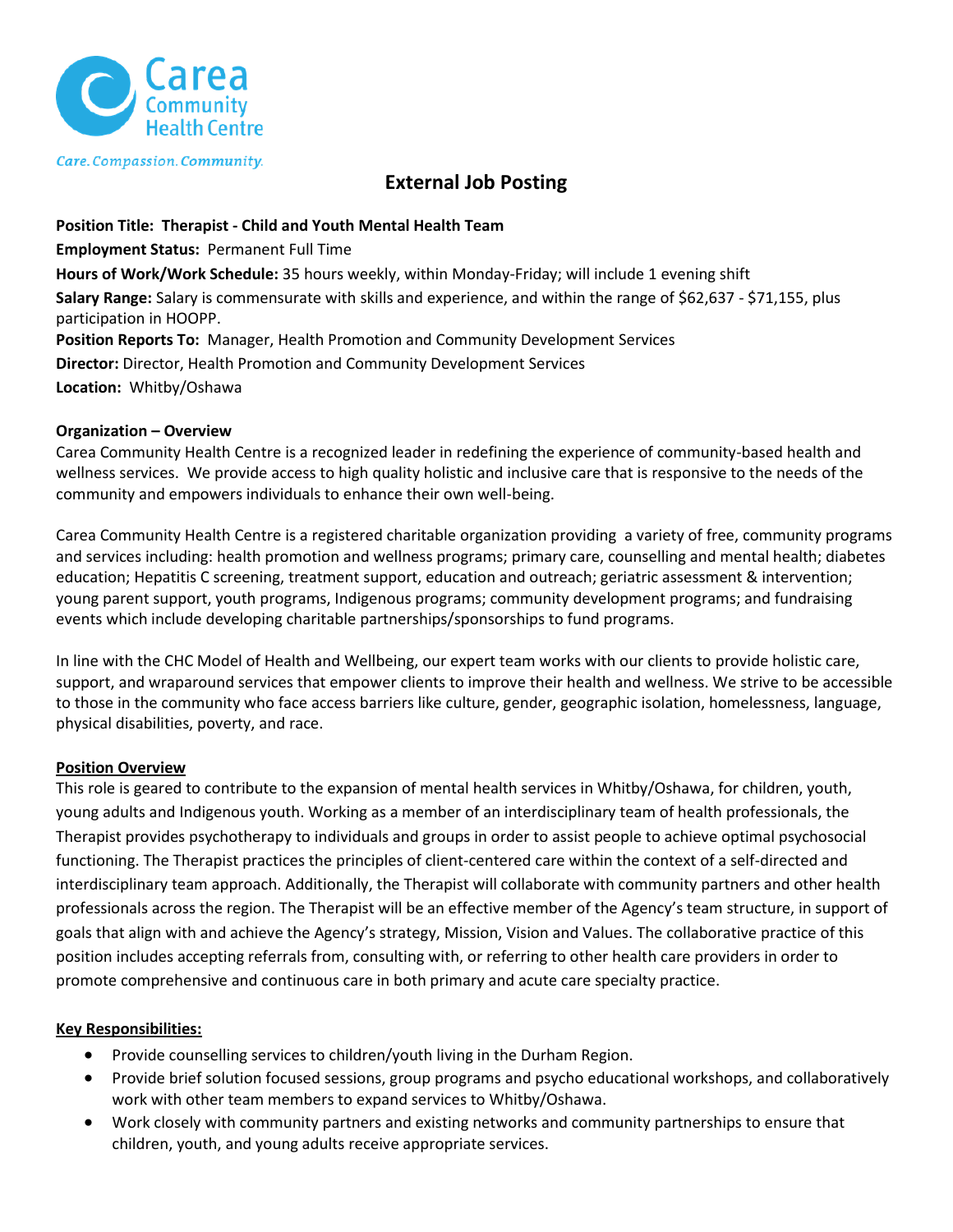- Contribute to providing more accessible targeted services to children, youth, young adults, and families.
- Occasional community outreach in collaboration with internal and external partners
- Provide therapy within the Durham Counselling Walk-in Clinic a collaborative single session counselling clinic.
- Respond to community calls on behalf of the team; Triage support depending on urgency of inquiries; Make community referrals as appropriate
- Manage team waitlist
- Perform administrative duties related to client support
- Other duties as assigned.

## **Qualifications**

- 1. Master of Social Work (M.S.W.) degree with a clinical specialty (e.g., mental health/addictions, child and family services); Master of Arts (M.A.) in Clinical and Counselling Psychology or equivalent master's degree.
- 2. Must be a current member in good standing with appropriate regulatory College (e.g., Ontario College of Social Workers and Social Service Workers (OCSWSSW); College of Registered Psychotherapists of Ontario (CRPO).
- 3. Demonstrated knowledge of scope and standards of practice with the above regulatory College.
- 4. Evidence of skill in developing effective, collaborative therapeutic relationships with clients.
- 5. Evidence of degree-curriculum, or post-graduate education in the theory and use of evidence-based and evidence-informed therapeutic counselling interventions (e.g., Cognitive Behavioral Therapy (CBT), Dialectical Behavioral Therapy (DBT) etc.). Experience in delivering therapy/counselling in a single-session, brief, solutionfocused model of service provision.
- 6. Demonstrated experience providing interventions to clients with complex mental health challenges. Knowledge of DSM-V diagnoses, concurrent disorders, and crisis intervention skills.
- 7. Demonstrated competence in completing biopsychosocial assessments, preparing treatment plans, delivering above interventions, documenting, and communicating with partners in client circle-of-care.
- 8. Demonstrated ability to manage a caseload, determine priorities, meet deadlines, work independently and as an effective member within an interdisciplinary team.
- 9. Knowledge of issues affecting marginalized communities, policies, legislation, programs, and other issues related to scope of practice and social determinants of health.
- 10. Access to a car and valid driver's license required.
- 11. Familiar with electronic records systems (e.g., PS Suite) and computer skills in use of Microsoft Office.
- 12. Ability to support and provide input into the program evaluation process to align and determine priorities.

### **Key Attributes Required**

- Effective Communicator (verbal, written, and across colleagues, community, clients, and partners)
- Interpersonal skills/ Empathy
- Team Player / Collaborative
- Strong Time Management and Organizational skills
- Adaptable  $-$  to the needs of others; to changing priorities
- Crisis management and Problem-Solving skills
- **Flexibility**

**Full vaccination against COVID-19 is mandatory for this position (Carea CHC will however adhere to its duty to accommodate those who are unable to be fully vaccinated for a reason related to a human right protected ground).**

# **Application Process:**

1) If you are interested in being considered for this position, please submit a cover letter and resume outlining your qualifications and expectations by email to [recruiting@careachc.ca.](mailto:recruiting@careachc.ca) This position will remain posted until filled.